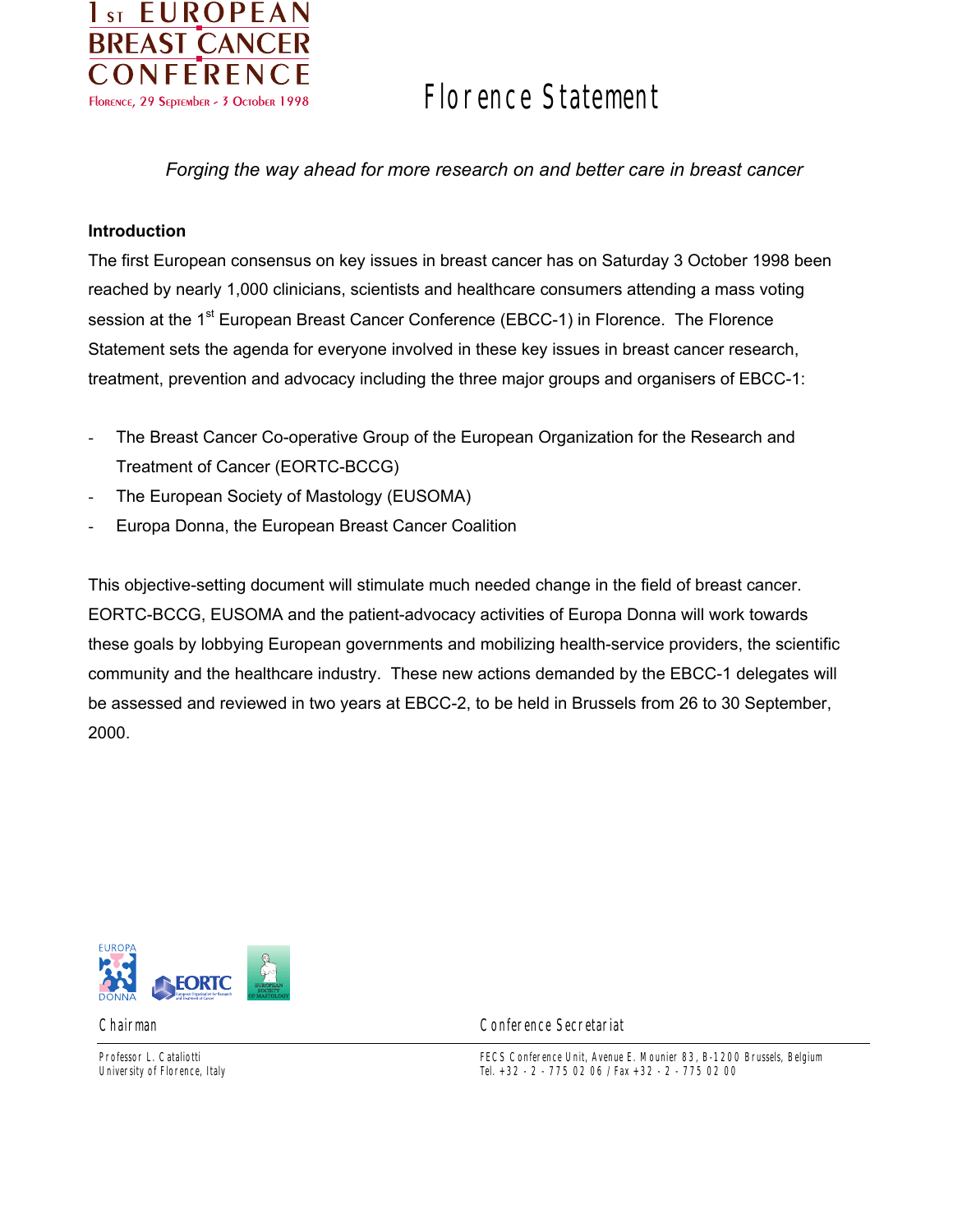

## Florence Statement

Breast cancer is the commonest cancer and the most frequent cause of cancer death in women in every European Union country. Because of its importance and its potentially high curability, breast cancer deserves special attention and effort. The 1<sup>st</sup> European Breast Cancer Conference calls on the European Parliament to devote a plenary session to breast cancer. The Florence conference also makes the following statements:

On research:

- Clinical trials are the mainstay for the development of optimal treatment of breast cancer and this conference is committed to encouraging maximum participation in clinical trials. Consumers should be fully involved at all stages in the design and conduct of clinical trials, by clear public information, discussion with ethics committees and increased accessibility to clinical trials.
- This conference is committed to the application of pressure on governments, medical charities and the healthcare industry to invest more in breast cancer research, especially into translational studies. In addition, the major European charities are invited to co-ordinate their efforts to avoid unnecessary duplication of research programmes in different countries and thereby release resources to underpin European studies.

On genetic predisposition:

- Given that knowledge about inherited predisposition to breast cancer is constantly emerging and that management options for mutation carriers are still not proven to be of benefit, the conference resolves that genetic testing should be undertaken in the setting of clinical research only. Such a setting needs personnel and facilities to study further the psychological effects and clinical outcomes in those who present for testing.
- Genetic testing represents a potential threat to the privacy and security of women and could lead to commercial exploitation through gene patenting. The conference therefore demands national legislation and a European directive to protect women from personal, professional, financial or other discrimination.

2